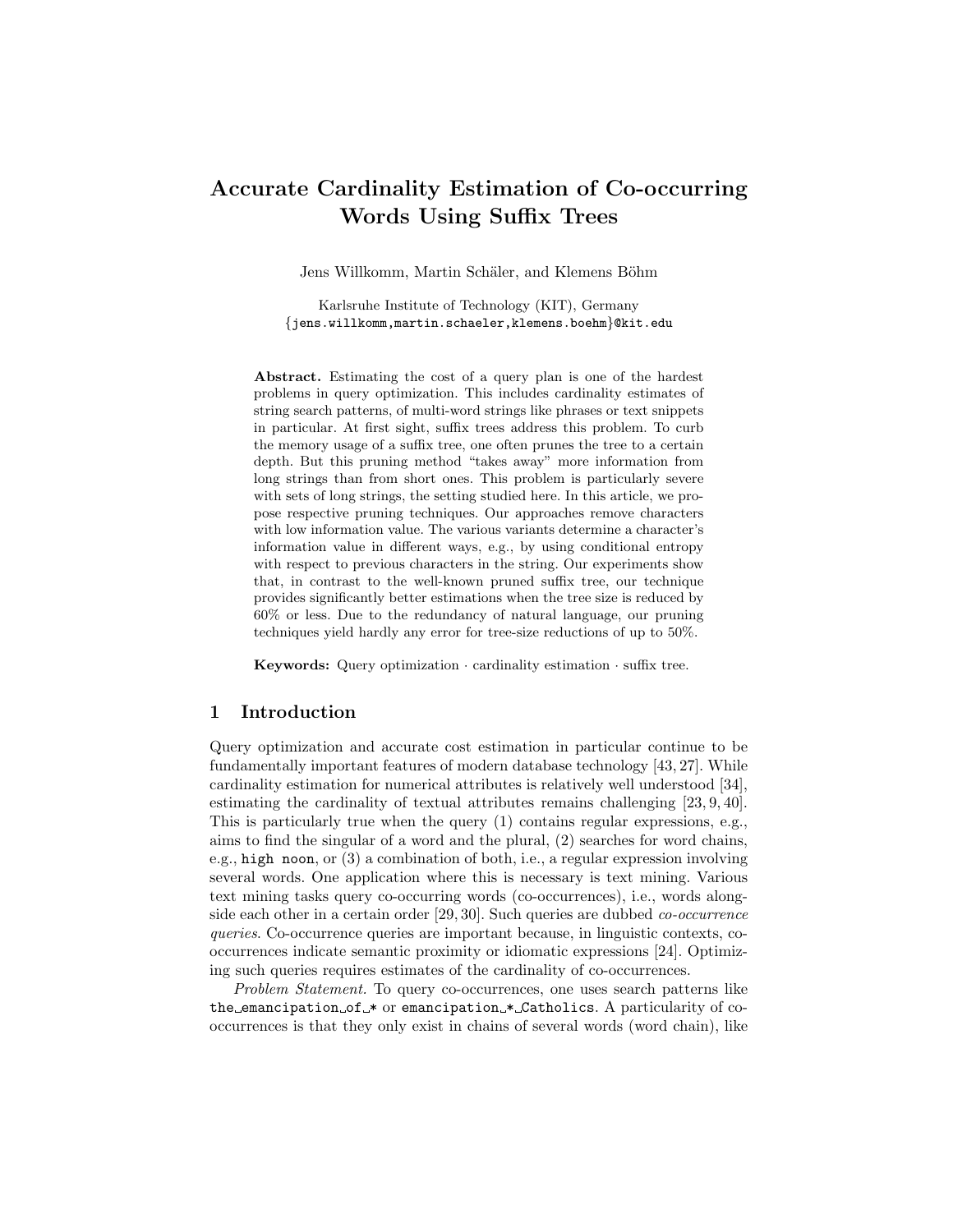#### 2 Jens Willkomm, Martin Schäler, and Klemens Böhm

phrases or text snippets. This calls for cardinality estimates on a set of word chains. Compared to individual words, word chains form significantly longer strings, with a higher variance in their lengths. Our focus in this article is on the accuracy of such estimates with little memory consumption at the same time.

State-of-the-Art. One approach to index string attributes is to split the strings into trigrams, i.e., break them up into sequences of three characters [1, 23, 9]. This seems to work well to index individual words. However, the trigram approach will not reflect the connection between words that are part of a word chain. Another method to index string attributes is the suffix tree [23, 28]. Since suffix trees tend to be large, respective pruning techniques have been proposed. A common technique is to prune the tree to a maximal depth [23]. Since the size of a suffix tree depends on the length of the strings [37], other pruning methods work similarly. We refer to approaches that limit the depth of the tree as *horizontal* pruning. With horizontal pruning however, all branches are shortened to the same length. So horizontal pruning "takes away" more information from long strings than from short ones. This leads to poor estimation accuracy for long strings and more uncertainty compared to short ones.

Challenges. Designing a pruning approach for long strings faces the following challenges: First, the reduction of the tree size should be independent of the length of the strings. Second, one needs to prune, i.e., remove information, from both short and long strings to the same extent rather than only trimming long strings. Third, the pruning approach should provide a way to quantify the information loss or, even better, provide a method to correct estimation errors.

Contribution. In this work, we propose what we call vertical pruning. In contrast to horizontal pruning that reduces any tree branch to the same maximal height, vertical pruning aims at reducing the number of branches, rather than their length. The idea is to map several strings to the same branch of the tree, to reduce the number of branches and nodes. This reduction of tree branches makes the tree *thinner*. So we dub the result of pruning with our approach *thin suffix* tree (TST). A TST removes characters from words based on the information content of the characters. We propose different ways to determine the information content of a character based on empirical entropy and conditional entropy. Our evaluation shows that our pruning approach reduces the size of the suffix tree depending on the character distribution in natural language (rather than depending on the length of the strings). TST prunes both short and long strings to the same extent. Our evaluation also shows that TST provides significantly better cardinality estimations than a pruned suffix tree when the tree size is reduced by 60% or less. Due to the redundancy of natural language, TST yields hardly any error for tree-size reductions of up to 50%.

Paper Outline. Section 2 features related work. We introduce the thin suffix tree in Section 3. We say how to correct estimation errors in Section 4. Our evaluation is in Section 5.<sup>1</sup>

 $1$  For further information, like the procedures *insert* and *query*, see the extended version of this article; available at https://doi.org/10.5445/IR/1000128678.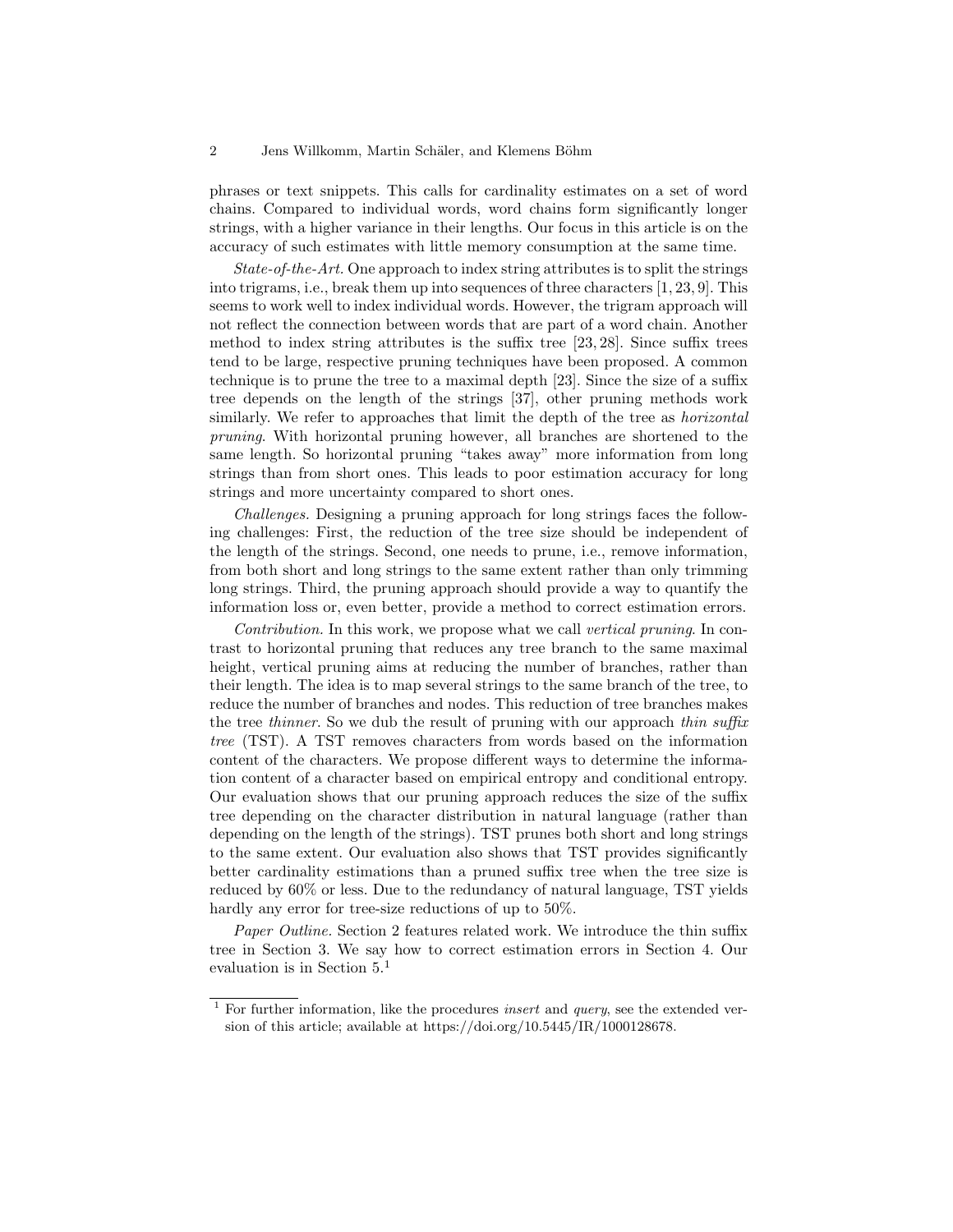# 2 Related Work

This section is split into three parts. First, we summarize lossless methods to compress strings and suffix trees. These methods reduce the memory consumption without loss of quality. Such methods allow for a perfect reconstruction of the data and provide exact results. Second, we turn to pruning methods for suffix trees. Pruning is a lossy compression method that approximates the original data. Finally, we review empirical entropy in string applications.

String Compression Methods. There exist various methods to compress strings. One is statistical compression, like Huffman coding [20] and Hu-Tucker coding [19]. Second, there are compressed text self-indexes, like FM-index [13]. Third, there is dictionary-based compression, like the Lempel and Ziv (LZ) compression family [44, 42, 3]. Fourth, there are grammar-based compression methods, like Re-Pair [26]. However, these compression methods are either incompatible with pattern matching or orthogonal to our work.

Suffix Tree Compression Methods. A suffix tree (or trie) is a data structure to index text. It efficiently implements many important string operations, e.g., matching regular expressions. To reduce the memory requirements of the suffix tree, there exist approaches to compress the tree based on its structure [35]. Earlier approaches are path compression [22, 21] and level compression [2]. More recent compression methods and trie transformations are path decompositions [17], top trees [4], and hash tables [36]. Our approach in turn works on the input strings rather than on the tree structure.

In addition to structure-based compression, there exist alphabet-based compression techniques. Examples are the compressed suffix tree [18], the sparse suffix tree [25] and the idea of alphabet sampling [10, 16]. These methods reduce the tree size at the expense of the query time. All these methods provide exact results, i.e., are lossless compression methods. Lossless tree compression is applicable in addition to tree pruning, i.e., such methods work orthogonal to our approach.

Suffix Tree Pruning. Suffix trees allow to estimate the cardinality of string predicates, i.e., the number of occurrences of strings of arbitrary length [41]. With large string databases in particular, a drawback of suffix trees is their memory requirement [12, 41]. To reduce the memory requirements of the suffix tree, variants of it save space by removing some information from the tree [23].

We are aware of three approaches to select the information to be removed: A first category is data-insensitive, application-independent approaches. This includes shortening suffixes to a maximum length [23]. Second, there are datasensitive, application-independent pruning approaches that exploit statistics and features of the data, like removing infrequent suffixes [15]. Third, there are datasensitive, application-dependent approaches. They make assumptions on the suffixes which are important or of interest for a specific application. Based on the application, less useful suffixes are removed [38]. For example, suffixes with typos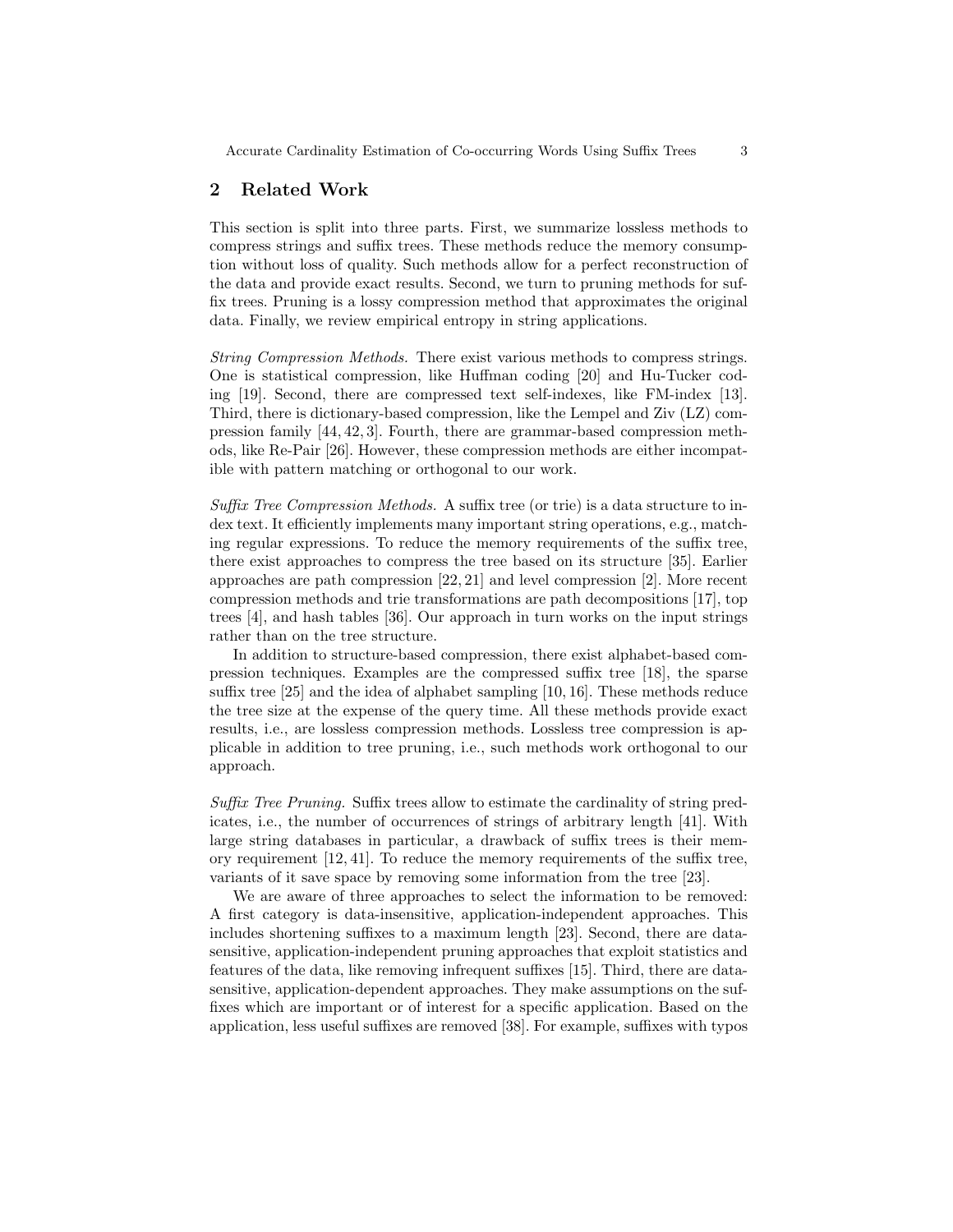or optical character recognition errors are less useful for most linguistic applications. It is also possible to combine different pruning approaches. In this work, we focus on data-sensitive and application-independent pruning.

Horizontal Pruning Approaches. Existing pruning techniques usually reduce the height of the tree, by pruning nodes that are deeper than a threshold depth [23]. Another perspective is that all nodes deeper than the threshold are merged into one node. We in turn propose a pruning technique that reduces the width of the tree rather than the depth.

Empirical Entropy in String Applications. The usage frequency of characters in natural language is unevenly distributed [39]. For this reason, the empirical entropy is an essential tool in text and string compression. It is used in optimal statistical coding [20] and many data compression methods [14, 3].

# 3 The Thin Suffix Tree

To store word chains as long strings in a suffix tree efficiently, we propose the thin suffix tree (TST). In contrast to horizontal pruning approaches, it aims at reducing the number of branches in the tree, rather than their length. We refer to this as vertical pruning. The idea is to conflate branches of the tree to reduce its memory consumption. This means that one branch stands for more than one suffix. As usual, the degree of conflation is a trade-off between memory usage and accuracy. In this section, we (1) present the specifics of TST and (2) define interesting map functions that specify which branches to conflate.

### 3.1 Our Vertical Pruning Approach

To realize the tree pruning, we propose a map function that discerns the input words from the strings inserted into the tree. For every input word (preimage) that one adds to the tree, the map function returns the string (image) that is actually inserted. TST stores the image of every suffix. This map function is the same for the entire tree, i.e., we apply the same function to any suffix to be inserted (or to queries). Thinning occurs when the function maps several words to the same string. The map function is surjective.

Fixing a map function affects the search conditions of the suffix tree. A suffix tree and suffix tree approximation techniques usually search for exactly the given suffix, i.e., all characters in the given order. Our approximation approach relaxes this condition to words that contain the given characters in the given order, but may additionally contain characters that the map function has removed. For example, instead of querying for the number of words that contain the exact suffix mnt, one queries the number of words that contain the characters m, n, and t in this order, i.e., a more general pattern. We implement this by using a map function that removes characters from the input strings. We see the following two advantages of such a map functions: (1) Branches of similar suffixes conflate. This reduces the number of nodes. (2) The suffix string gets shorter. This reduces the number of characters. Both features save memory usage.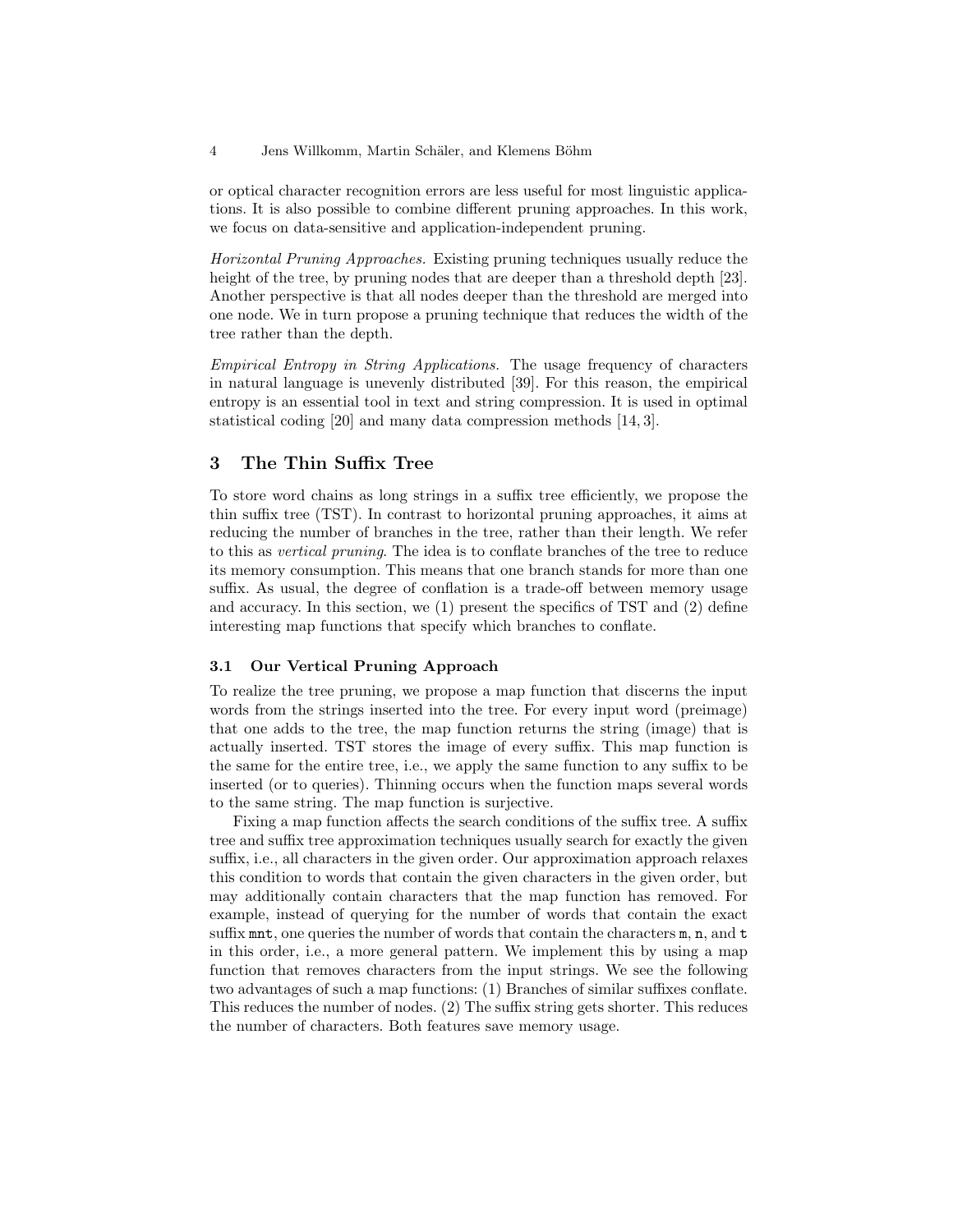

sittin.

(b) The tree when using a map function that removes i and e.

Fig. 1. The impact of character-removing map functions on a suffix tree.

#### 3.2 Character-removing Map Functions

A character-removing map function removes characters from a given string.

Definition 1. A character-removing map function is a function that maps a preimage string to an image string by removing a selection of specific characters.

To remove characters systematically, we consider the information value of the characters. According to Shannon's information theory, common characters carry less information than rare ones [8, 33]. This is known as Shannon entropy of the alphabet. The occurrence probability  $P(c)$  of a character c is its occurrence frequency relative to the one of all characters of the alphabet  $\Sigma: P(c) =$  $\sum$  $frequency(c)$  $\frac{\text{frequency}(c)}{\sigma \in \Sigma}$  frequency( $\sigma$ ). The information content of a character c is inversely proportional to its occurrence probability  $P(c)$ : I(c) =  $\frac{1}{P(c)}$ . According to Zipf's law, the occurrence probability of each c is inversely proportional to its rank in the frequency table [39]:  $P(c) \sim \frac{1}{\text{rank}(c)}$ . Thus, the information content of character c is proportional to its rank:  $I(c) \sim \text{rank}(c)$ . To create an tree of approximation level  $n$ , a map function removes the  $n$  most frequent characters in

*Example 1.* The characters  $e$ ,  $t$ , and  $a$  (in this order) are the three most frequent characters in English text. At approximation degree 3, a map function maps the input word requirements to the string rquirmns.

Example 2. Figure 1a shows the full suffix tree for the words kitten, sitten, and sittin. Its size is 288 bytes. The exact result of the regular expression \*itten is 2 counts. For illustrative purposes, we keep character t and show the impact of a map function that removes characters e and i. Figure 1b shows the corresponding tree. It has a size of 192 bytes and, thus, saves 33% of memory usage. When we query the regular expression \*itten, the result is 3 counts. So it now overestimates the cardinality.

#### 3.3 More Complex Map Functions

descending order of their frequency.

When removing characters of the input words, one can also think of more complex map functions. We see two directions to develop such more complex func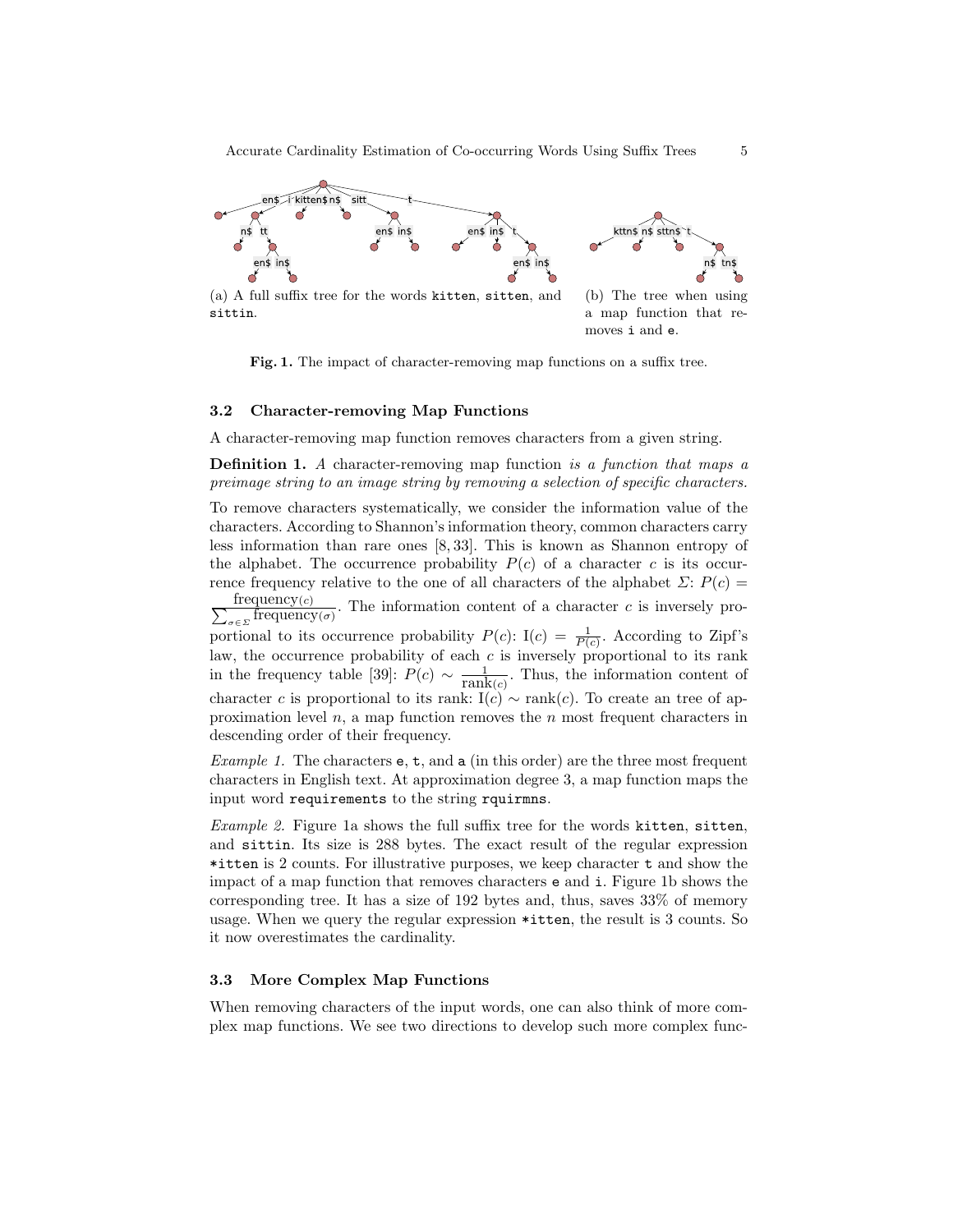tions: (1) Consider character chains instead of single characters or (2) respect previous characters. We will discuss both directions in the following.

Removing Character Chains. The map function considers the information content of combinations of several consecutive characters, i.e., character chains. Take a string  $s = c_1c_2c_3$  that consists of characters  $c_1, c_2$ , and  $c_3$ . We consider character chains of length o and create a frequency table of character chains of this length. The information content of a character chain  $c_1 \ldots c_o$  is proportional to its rank:  $I(c_1 \ldots c_o) \sim \text{rank}(c_1 \ldots c_o)$ . Our character-chain-removing map function is a character-removing map function that removes every occurrence of the n most frequent character chains of the English language of length  $o$ .

Example 3. A character-chain-removing map function removing the chain re maps the input requirements to quiments.

Using Conditional Entropy. We define a character-removing map function that respects one or more previous characters to determine the information content of a character  $c_1$ . Given a string  $s = c_0c_1c_2$ , instead of using the character's occurrence probability  $P(c_1)$ , a conditional-character removing map function considers the conditional probability  $P(c_1|c_0)$ . Using Bayes' theorem, we can express the conditional probability as  $P(c_1|c_0) = \frac{\text{frequency}(c_0c_1)}{\text{frequency}(c_0)}$ . Since the frequencies for single characters and character chains are roughly known (for the English language for instance), we compute all possible conditional probabilities beforehand. So we can identify the  $n$  most probable characters with respect to previous characters to arrive at a tree approximation level n.

*Example 4.* A map function removes  $\mathbf{e}$  if it follows  $\mathbf{r}$ . Thus, the function maps the input word requirements to rquirments.

#### 3.4 A General Character-removing Map Function

In this section, we develop a general representation of the map functions proposed so far, in Sections 3.2 and 3.3. All map functions have in common that they remove characters from a string based on a condition. Our generalized map function has two parameters:

- Observe The length of the character chain to observe, i.e., the characters we use to determine the entropy. We refer to this as o. Each map function requires a character chain of at least one character, i.e.,  $o > 0$ .
- **Remove** The length of the character chain to remove. We refer to this as  $r$  with  $0 < r \leq o$ . For  $r < o$ , we always remove the characters from the right of the chain observed. In more detail, when observing a character chain  $c_0c_1$ , we determine the conditional occurrence probability of character  $c_1$  using  $P(c_1|c_0)$ . Therefore, we remove character  $c_1$ , i.e., the rightmost character in the chain observed.

We refer to a map function that observes and removes single characters as  $\sigma$ 1r1, to ones that additionally observe one previous character and remove one character as o2r1, and so on.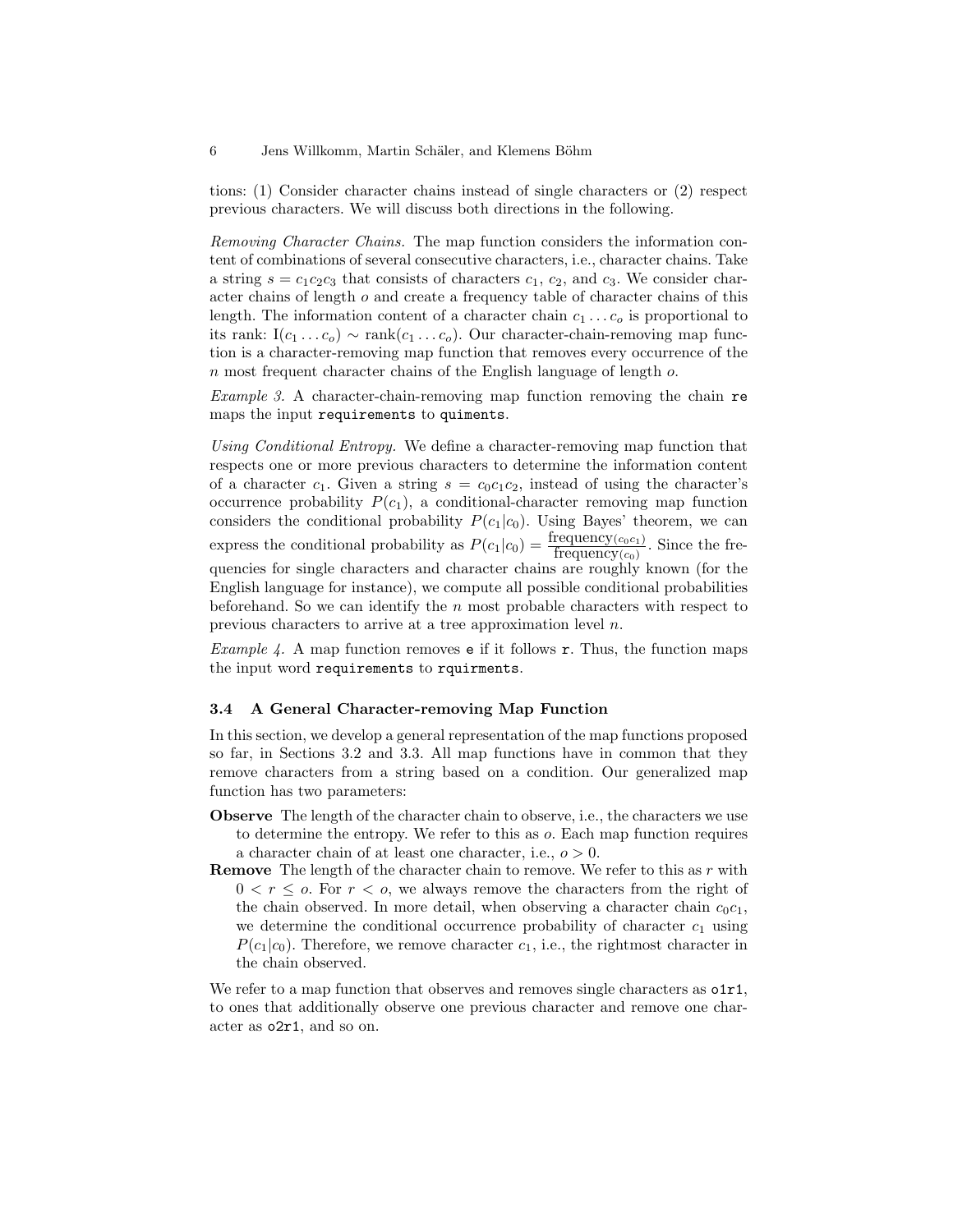#### 3.5 Cases of Approximation Errors

Character-removing map functions may lead to two sources of approximation error, by (1) conflating tree branches and (2) by the character reduction itself.

Case 1: Branch Conflation. In most cases, when removing characters, words still map to different strings and, thus, are represented differently in the tree. But in some cases, different words map to the same string and these words correspond to the same node. For example, when removing the characters e and t, the map function maps water and war to the same string war. The occurrences of the two words are counted in the same node, the one of war. Thus, the tree node of war stores the sum of the numbers of occurrences of war and water. So TST estimates the same cardinality for both words.

Case 2: Character Reduction. A character-removing map function shortens most words. But since it removes the most frequent characters/character chains first, it tends to keep characters with high information value. However, with a very high approximation degree, a word may be mapped to the empty string. Our estimation in this case is the count of the root node, i.e., the total number of strings in the tree.

# 4 Our Approach for Error Correction

Since we investigate the causes of estimation errors, we now develop an approach to correct them. Our approach is to count the number of different input strings that conflate to a tree node. Put differently, we count the number of different preimages of a node. To estimate the string cardinality, we use the multiplicative inverse of the number of different input strings as a correction factor. For example, think of a map function that maps two words to one node., i.e., the node counts the cardinality of both strings. TST estimates half of the node's count for both words.

#### 4.1 Counting the Branch Conflations

To compute the correction factor, we need the number of different input words that map to a node. To prevent the tree from double counting input words, each node has to record words already counted. A first idea to do this may be to use a hash table. However, this would store the full strings in the tree nodes and increase the memory usage by much. The directed acyclic word graph (DAWG) [6] seems to be an alternative. It is a deterministic acyclic finite state automaton that represents a set of strings. However, even a DAWG becomes unreasonably large, to be stored in every node [7]. There also are approximate methods to store a set of strings. In the end, we choose the Bloom filter [5] for the following reasons: Firstly, it needs significantly less memory than exact alternatives. Its memory usage is independent of the number as well as of the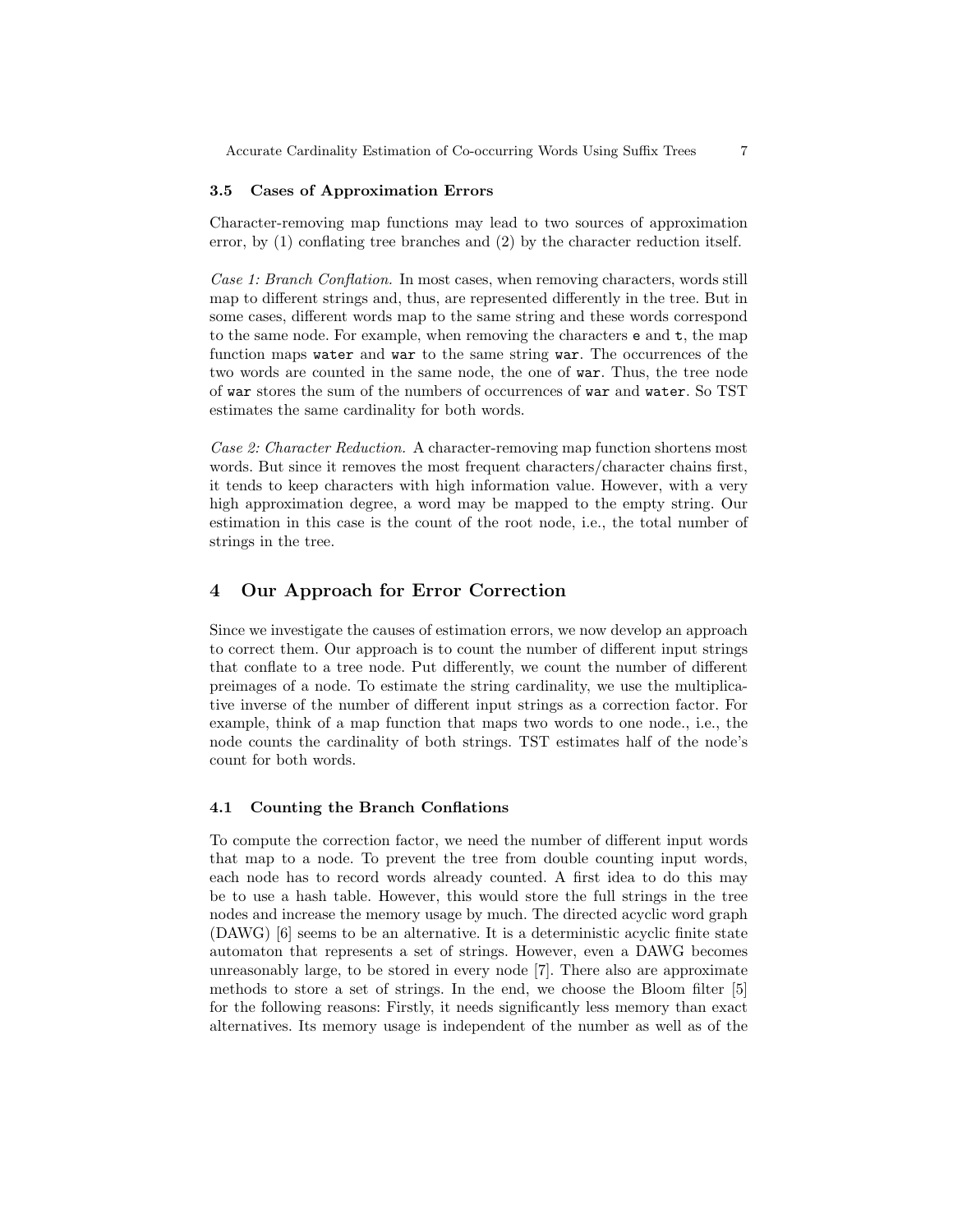length of the strings. Secondly, the only errors are false positives. In our case, this means that we may miss to count a preimage. This can lead to a slightly higher correcting factor, e.g.,  $\frac{1}{3}$  instead of  $\frac{1}{4}$  or  $\frac{1}{38}$  instead of  $\frac{1}{40}$ . As a result, the approximate correction factor is always larger than or equal to the true factor. This means that our correction factor only affects the estimation in one direction, i.e., it only corrects an overestimated count.

To sum up, our approach to bring down estimation errors has the following features: For ambiguous suffixes, i.e., ones that collide, it yields a correction factor in the range (0, 1). This improves the estimation compared to no correction. For unambiguous suffixes, i.e., no collision, the correction factor is exactly 1. This means that error correction does not falsify the estimate.

### 4.2 Counting Fewer Input Strings

TST stores image strings, while our error correction relies on preimage strings. Since the preimage and the image often have different numbers of suffixes (they differ by the number of removed characters), our error correction may count too many different suffixes mapped to a node. For example, take the preimage water. A map function that removes characters a and t returns the image war. The preimage water consists of 5 suffixes, while the image war consists of 3. This renders the correction factor too small and may result in an underestimation.

We count too many preimages iff a preimage suffix maps to the same image as its next shorter suffix. This is the case for every preimage suffix that starts with a character that is removed by the map function. We call the set of characters a map function removes *trim characters*. This lets us discern between two cases: First, the map function removes the first character of the suffix (and maybe others). Second, the map function keeps the first character of the suffix and removes none, exactly one or several characters within it. To distinguish between the two cases, we check whether the first character of the preimage suffix is a trim character. This differentiation also applies to complex map functions that reduce multiple characters from the beginning of the suffix. To solve the issue of counting too many different preimages, our error correction only counts preimage strings which do not start with a trim character.

# 5 Experimental Evaluation

In this section, we evaluate our thin suffix tree approach. We (1) define the objectives of our evaluation, (2) describe the experimental setup, and (3) present and discuss the results.

### 5.1 Objectives

The important points of our experiments are as follows.

Memory Usage We examine the impact of our map functions on the size of the suffix tree.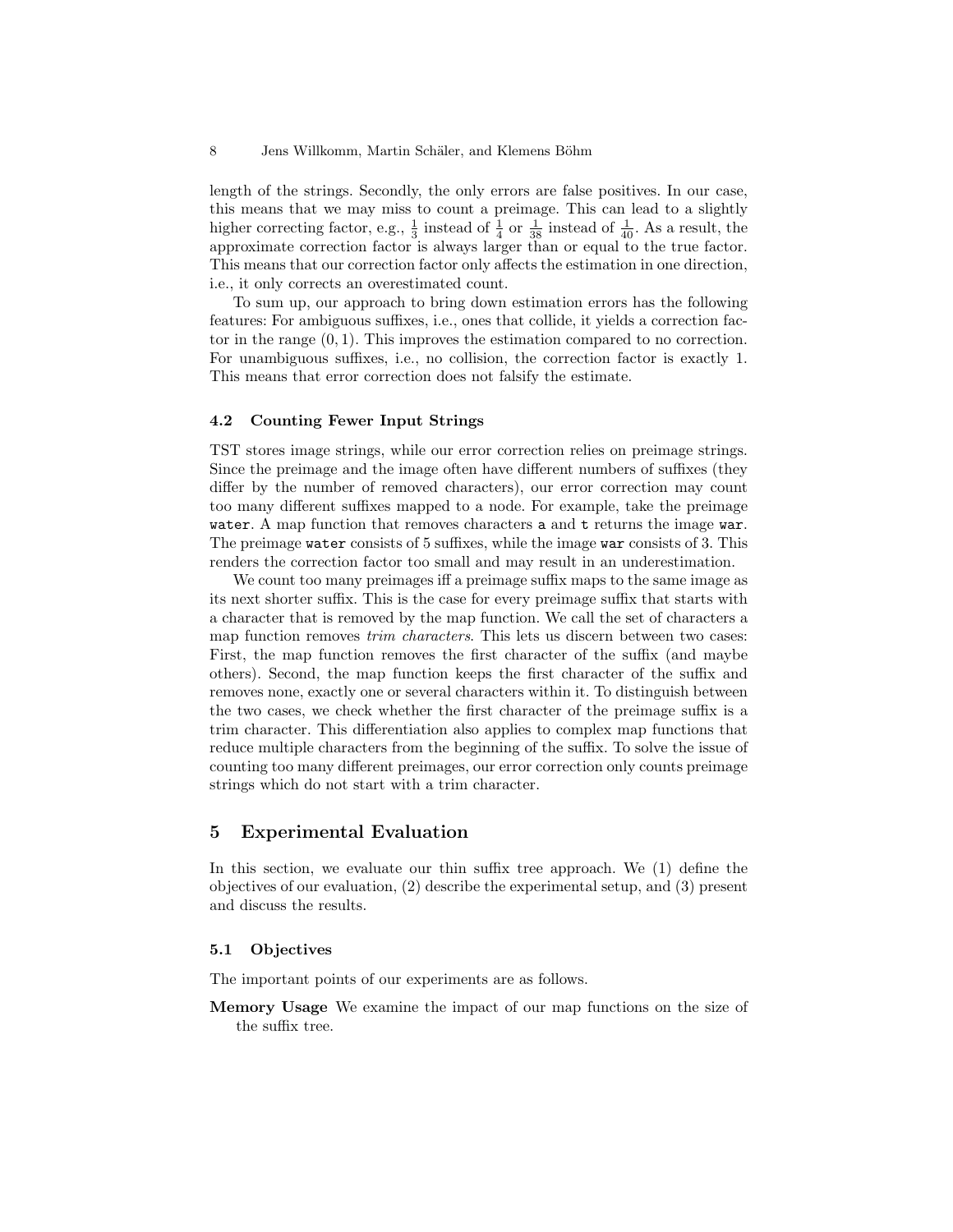Map Function We study the effects of our map functions on the estimation accuracy and analyze the source of estimation errors.

Accuracy We investigate the estimation accuracy as function of the tree size. Query Run Time We evaluate the query run times, i.e., the average and the distribution.

We rely on two performance indicators: *memory usage*, i.e., the total tree size, and the accuracy of the estimations. To quantify the accuracy, we use the qerror, a maximum multiplicative error commonly used to properly measure the cardinality estimation accuracy [11, 31]. The q-error is the preferred error metric for cardinality estimation, since it is directly connected to costs and optimality of query plans [32]. Given the true cardinality  $\hat{f}$  and the estimated cardinality  $\hat{f}$ , the q-error is defined as:  $\max\left(\frac{f}{\hat{f}},\frac{\hat{f}}{f}\right)$ .

### 5.2 Setup

Our intent is to benchmark the approaches in a real-world scenario. In addition, we inspect and evaluate the impact of different character-removing map functions on the tree. We now describe the database and the queries used in the experiments.

Database. For pattern search on word chains, we use the 5-grams from the English part of the Google Books Ngram corpus.<sup>2</sup> We filter all words that contain a special character, like a digit.<sup>3</sup> At the end, we randomly sample the data set to contain 1 million 5-grams.

Queries. Users may be interested in querying the number of 5-grams that start with a specific word or a specific word chain. Others may want to query for the number of different words that are used together with a specific word or word chain. The answer to both types of question is the cardinality of a search pattern. For our evaluation, we create 1000 queries requesting the cardinality of the 1000 most common nouns in the English language. For example, we query the number of 5-grams containing words like way, people, or information.

Parametrization. Each TST uses a single character-removing map function. The indicators  $o$  and  $r$  specify the character-removing map function, i.e., how a map function works. Each function has a character frequency list that stores all characters in descending order of their frequency. Hence, we use the list provided by Peter Norvig in English Letter Frequency Counts: Mayzner Revisited or ETAOIN SRHLDCU<sup>4</sup>. To specify the approximation level of the suffix tree,

<sup>&</sup>lt;sup>2</sup> The Google Books Ngram corpus is available at http://storage.googleapis.com/books/ngrams/books/datasetsv2.html.

<sup>&</sup>lt;sup>3</sup> We use Java's definition of special characters. See function isLetter() of class Java.lang.Character for the full definition.

<sup>4</sup> The article and the list are available at https://norvig.com/mayzner.html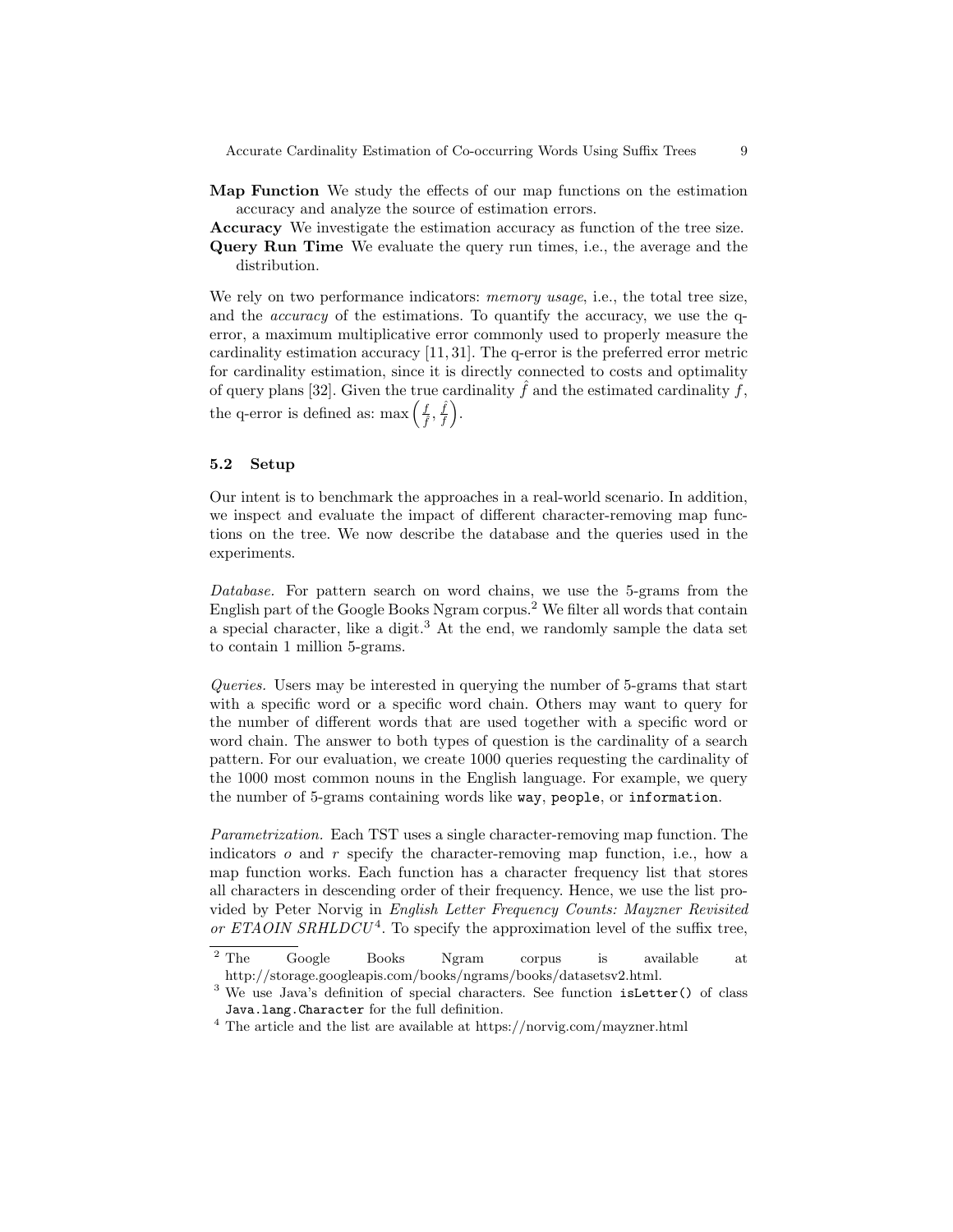

Fig. 2. TST's memory usage for various map functions and approximation levels.

we parametrize the chosen character-removing map function with the number of characters  $x$  that are removed by it. This means that the function takes the first  $x$  characters from the character frequency list to specify the set of characters removed by the map function. The competitor has the level of approximation as parameter. The parameter specifies the maximal length of the suffixes to store in the tree. Depending on the string lengths of the database, reasonable parameter values lie between 50 and 1 [39].

Technical Details. Our implementation makes use of  $SeqAn<sup>5</sup>$ , a fast and robust C++ library. It includes an efficient implementation of the suffix tree and of the suffix array together with state-of-the-art optimizations. We run our experiments on a AMD EPYC 7551 32-Core Processor with 125 GB of RAM. The machine's operating system is an Ubuntu 18.04.4 LTS on a Linux 4.15.0-99-generic kernel. We use the C++ compiler and linker from the GNU Compiler Collection in version 5.4.0.

#### 5.3 Experiments

We now present and discuss the results of our experiments.

Experiment 1: Memory Usage In Experiment 1, we investigate how a character-removing map functions affects the memory consumption of a TST. We also look at the memory needs of a pruned suffix tree (PST) and compare the two. In our evaluation, we inspect chains of lengths up to 3 ( $o = \{1, 2, 3\}$ ) and in each case remove 1 to  $\sigma$  characters. Figure 2 shows the memory usage of the TST for various map functions and approximation levels. The figure contains four plots. The first three (from the left) show the memory usage for map functions that observe character chains of length 1, 2, or 3. The right plot shows the memory usage of the pruned suffix tree contingent on the maximal length of the suffixes. Note that there are different scales on the x-axis. The database we use in this evaluation includes 179 different characters, 3,889 different character chains of length two, and 44,198 different chains of length three.

<sup>5</sup> The SeqAn library is available at https://www.seqan.de.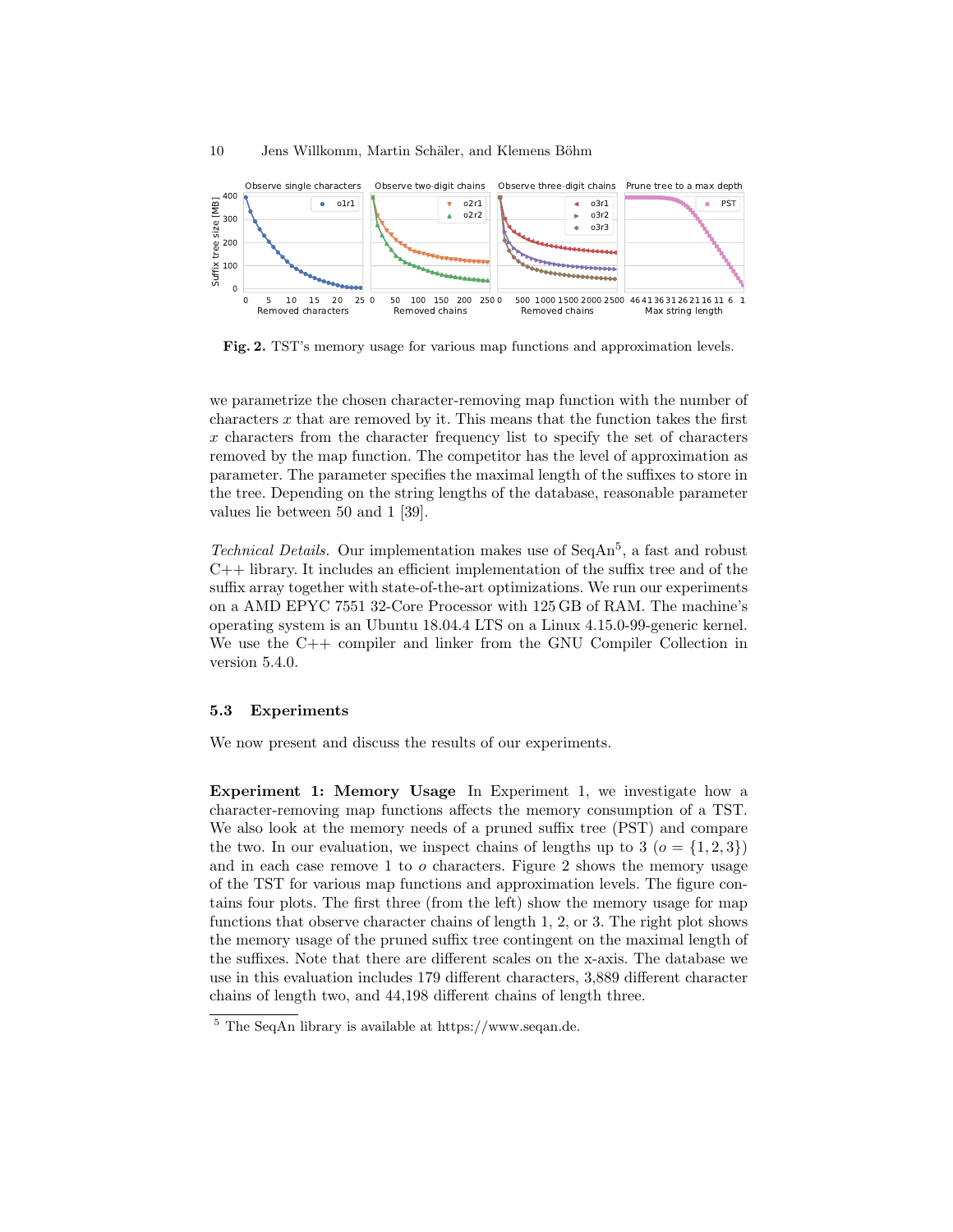The Effect of Character-Removing Map Functions. For a deeper insight into our pruning approach, we now study the effect of character-removing map functions on the memory consumption of a suffix tree in more detail. As discussed in Section 3.5, there are two effects that reduce memory consumption: branch conflation and character reduction. See Figure 2. All map functions yield a similar curve: They decrease exponentially. Hence, removing the five most frequent characters halves the memory usage of a TST with map function o1r1.

The frequency of characters and character chains in natural language follows Zipf's law, i.e., the Zeta distribution [39]. Zipf's law describes a relation between the frequency of a character and its rank. According to the distribution, the first most frequent character nearly occurs twice as often as the second one and so on. All character-removing map functions in Figure 2 show a similar behavior: Each approximation level saves nearly half of the memory as the approximation level before. For example, map function o1r1 saves nearly 65MB from approximation level 0 to 1 and nearly 40MB from approximation level 1 to 2. This shows the expected behavior, i.e., character reduction has more impact on the memory usage of a TST than branch conflation.

The Effect of Horizontal Pruning. The right plot of Figure 2 shows the memory usage of a pruned suffix tree. The lengths of words in natural language are Poisson distributed [39]. In our database, the strings have an average length of 25.9 characters with a standard deviation of 4.7 characters. Since the pruning only affects strings longer than the maximal length, the memory usage of the pruned suffix tree follows the cumulative distribution function of a Poisson distribution.

Summary. Experiment 1 reveals two points. First, the tree size of TST and of the pruned suffix are markedly different for the various approximation levels. Second, the memory reduction of a TST is independent of the length of the strings in the database. Its memory reduction depends on the usage frequency of characters in natural language. Third, the tree sizes for the different characterremoving map functions tend to be similar, except for one detail: The shorter the chain of observed characters, i.e., the smaller o, the more linear the reduction of the tree size over the approximation levels.

Experiment 2: Map Functions In Experiment 2, we investigate the impact of map functions on estimation accuracy. We take the map functions from Experiment 1 and measure the q-error at several approximation levels. See Figure 3. The right plot is the q-error with the pruned suffix tree. The points are the median q-error of 1000 queries. The error bars show the 95% confidence interval of the estimation. Note that Figure 3 shows the estimation performance as a function of the approximation level of the respective map function. So one cannot compare the absolute performance of different map functions, but study their behavior. The plots show the following. First, the map functions behave differently. At low approximation levels, the map function  $\sigma$ 1r1 has a very low q-error. The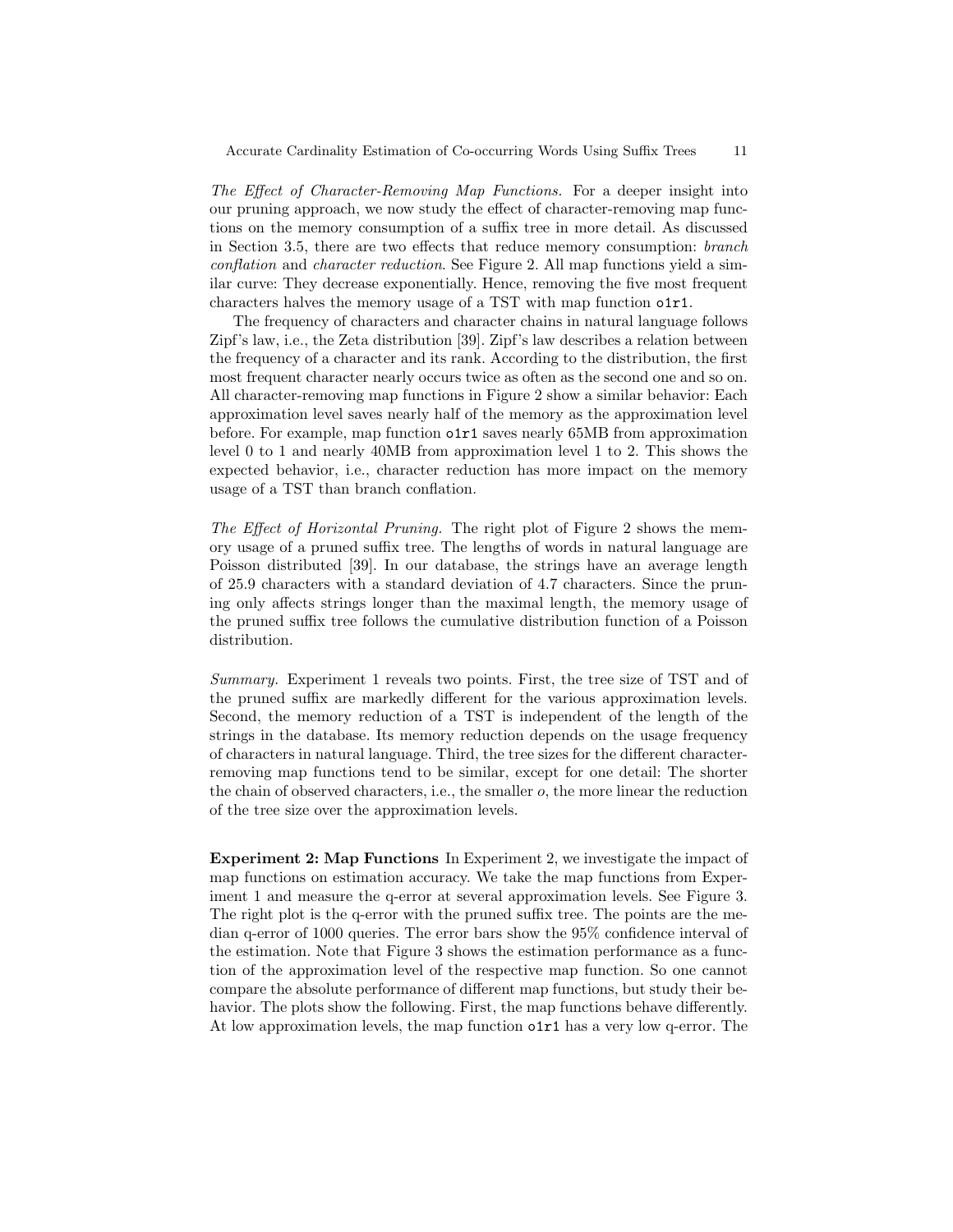

Fig. 3. TST's q-error for various map functions and approximation levels.

q-error for this function begins to increase slower than for map functions considering three-digit character chains. At high approximation levels, the q-error of map function  $\text{d}r1$  is significantly higher than for all the other map functions. The other map functions, the ones that consider three-digit character chains in particular, only show a small increase of the q-error for higher approximation levels. Second, the sizes of the confidence interval differ. With map functions that remove characters independently from previous characters, i.e., o1r1, o2r2, and o3r3, the confidence interval becomes larger with a larger approximation level. For map functions that remove characters depending of previous characters, i.e., o2r1, o3r1, or o3r2, the confidence interval is smaller. This means that, for lower approximation levels and map functions that remove characters depending on previous characters in particular, our experiments yield reliable results. We expect results to be the same on other data. Third, the accuracy of the pruned suffix tree increases nearly linear with increasing approximation levels until it sharply increases for very short maximal strings lengths. This means that every character that is removed from the back of the suffix contributes a similar extent of error to an estimation.

Summary. None of our map functions dominates all the other ones. It seems to work best to remove single characters dependent on either 0, 1, or 2 previous characters, i.e., map functions o1r1, o2r1, or o3r1. For low approximation levels, say up to a reduction of  $50\%$  of the tree size, map function  $\text{o1r1}$  performs well. For high approximation levels, say starting from a reduction of 50% of the tree size, one should use a map function that removes characters dependent on previous ones, i.e., map function o2r1 or o3r1.

The first five approximation levels of map function o1r1 are of particular interest, as they show good performance in Experiments 1 and 2. In the first approximation levels, this map function yields a very low q-error, see Figure 3, while the tree size goes down very rapidly, see Figure 2. In Experiments 1 and 2, we inspect  $(1)$  the tree size depending on the approximation and  $(2)$  the q-error depending on the approximation level. In many applications, one is interested in the q-error depending on the tree size rather than on the approximation level. In our next experiment, we compare the q-error of our map functions for the same tree sizes.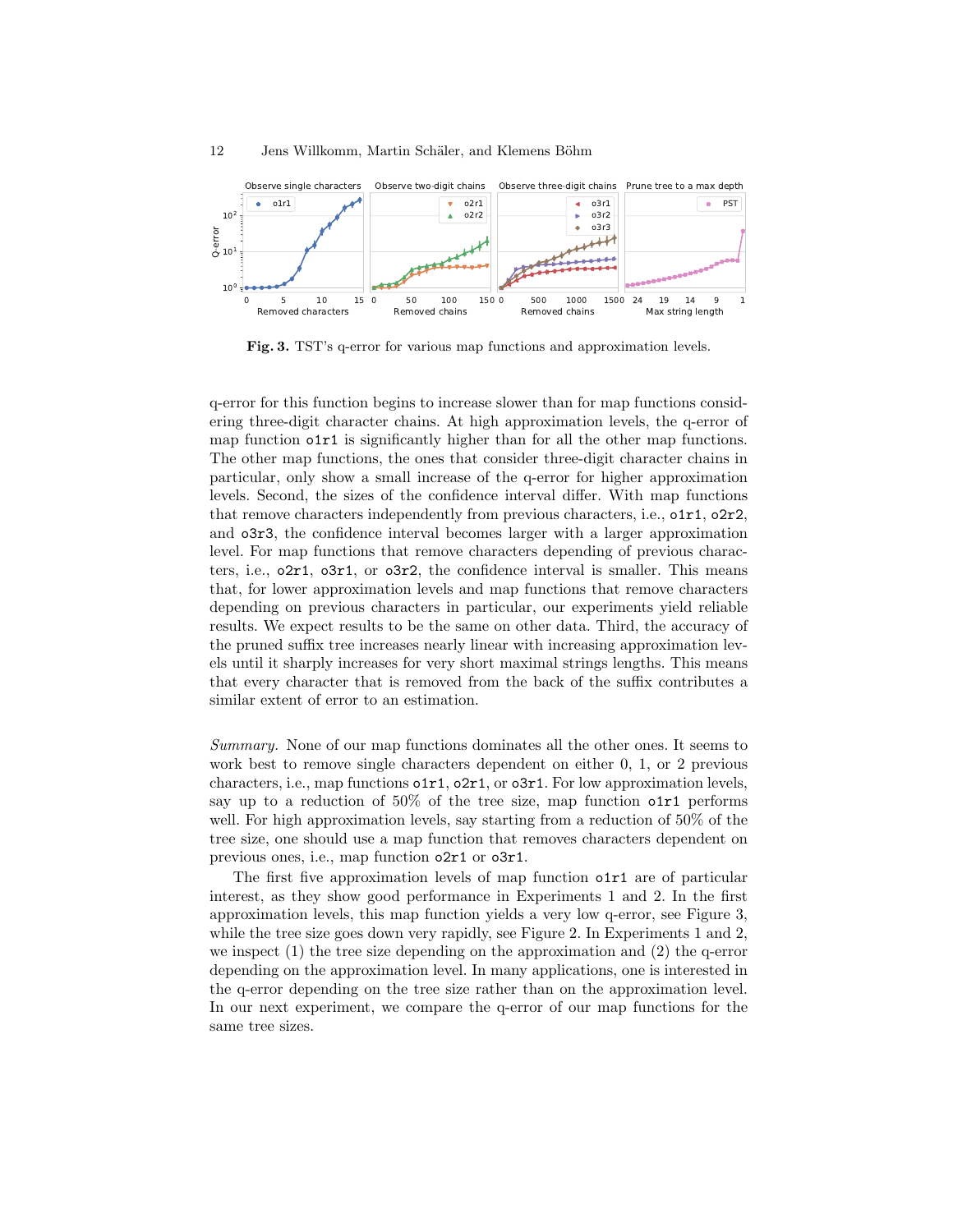

Fig. 4. The estimation accuracy as function of the tree size.

Fig. 5. The query run time of the TST.

Experiment 3: Accuracy In Experiment 3, we compare the map functions from Experiment 1 against each other and against existing horizontal pruning. Figure 4 shows the q-error as function of the tree size. For the sake of clarity, there are two plots for this experiment: The plot on the left side shows the map functions that remove characters independently from previous characters. The plot on the right side is for the remaining map functions.

Vertical Pruning vs. Horizontal Pruning. Figure 4 shows the following: TST produces a significantly lower q-error than the pruned suffix tree for all map functions used and for tree sizes larger than 60% of the one of the full tree. For smaller sizes, the accuracy of most map functions does not become much worse than the one of the pruned suffix tree. The only exception is  $o1r1$ . At a tree size of 50%, the q-error of o1r1 starts to increase exponentially with decreasing tree size.

Summary. As Experiments 1 and 2 already indicate, map function o1r1 achieves a very low q-error to tree size ratio, for tree size reductions of up to 60%. For this map function, TST yields a significantly lower q-error than the pruned suffix tree for comparable tree sizes. The intuition behind this result is that our vertical pruning respects the redundancy of natural language. Due to this redundancy, map function o1r1 keeps most input words unique. This results in almost no errors for reductions of the tree size that are less than 50%. TST also shows a higher degree of confidence, i.e., a smaller 95% confidence interval, than the pruned suffix tree for reductions that are less than 40%.

Experiment 4: Query Run Time In Experiment 4, we compare the query run time of the TST using different map functions with the one of a pruned suffix tree. We consider sample tree sizes of 300 and 200MB. Figure 5 shows the average and distribution of the run time for all queries. There is no significant difference in the run time. TST potentially needs a slightly higher run time than a pruned suffix tree. This is because TST is potentially deeper than a pruned suffix tree and additionally executes a map function. To conclude, the additional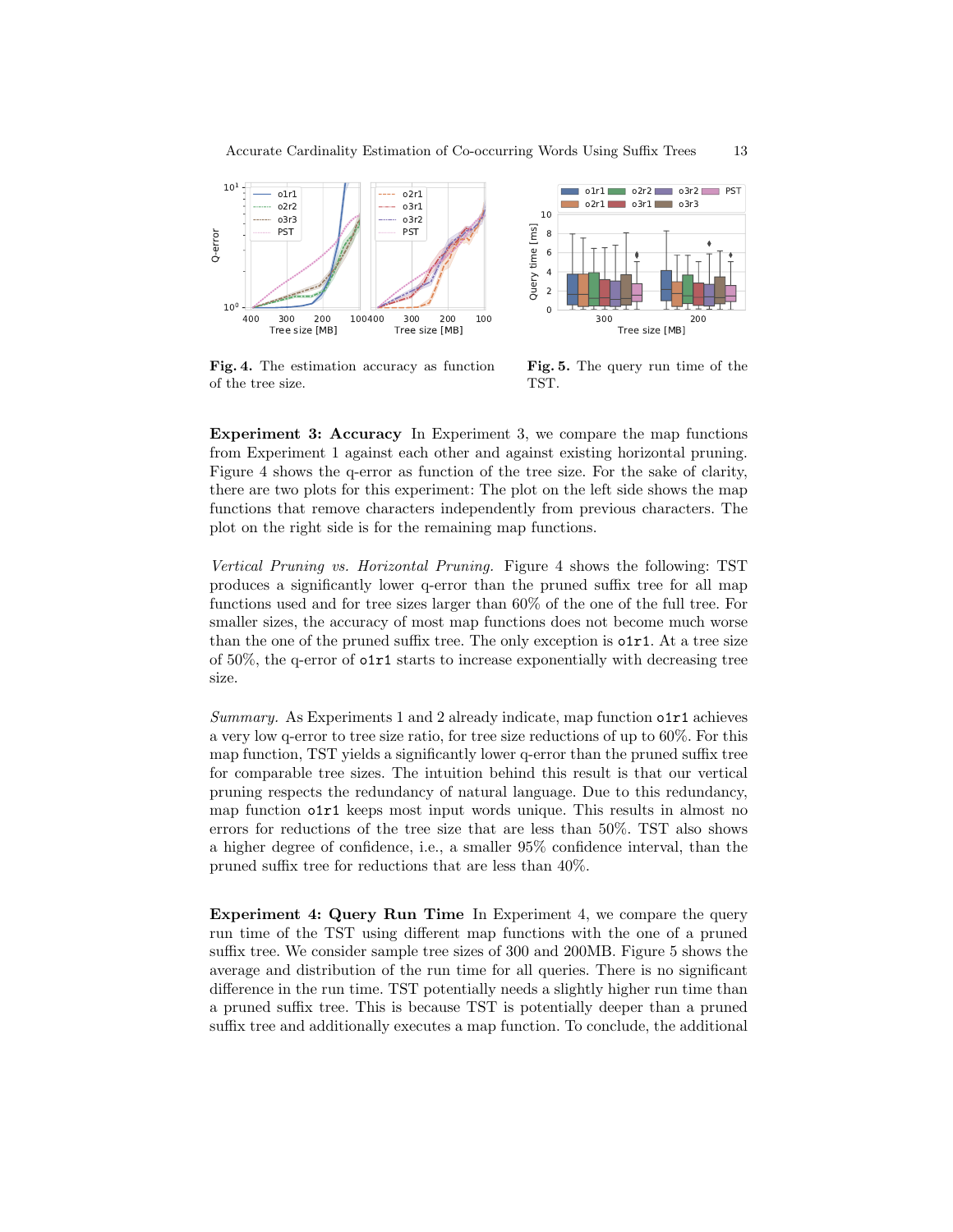14 Jens Willkomm, Martin Schäler, and Klemens Böhm

work of TST is of little importance for the query run time compared to a pruned suffix tree.

# 6 Conclusions

Cardinality estimation for string attributes is challenging, for long strings in particular. Suffix trees allow fast implementations of many important string operations, including this estimation. But since they tend to use much memory, they usually are pruned down to a certain size. In this work, we propose a novel pruning technique for suffix trees for long strings. Existing pruning methods mostly are horizontal, i.e., prune the tree to a maximum depth. Here we propose what we call *vertical pruning*. It reduces the number of branches by merging them. We define map functions that remove characters from the strings based on the entropy or conditional entropy of characters in natural language. Our experiments show that our thin suffix tree approach does result in almost no error for tree size reductions of up to 50% and a lower error than horizontal pruning for reductions of up to 60%.

# References

- 1. Adams, E., Meltzer, A.: Trigrams as index element in full text retrieval: Observations and experimental results. In: CSC. pp. 433–439. ACM (1993). https://doi.org/10.1145/170791.170891
- 2. Andersson, A., Nilsson, S.: Improved behaviour of tries by adaptive branching. Information Processing Letters pp. 295–300 (1993). https://doi.org/10.1016/0020- 0190(93)90068-k
- 3. Arz, J., Fischer, J.: LZ-compressed string dictionaries. In: DCC. IEEE (2014). https://doi.org/10.1109/dcc.2014.36
- 4. Bille, P., Fernstrøm, F., Gørtz, I.: Tight bounds for top tree compression. In: String Processing and Information Retrieval, pp. 97–102. Springer (2017). https://doi.org/10.1007/978-3-319-67428-5 9
- 5. Bloom, B.: Space/time trade-offs in hash coding with allowable errors. Communications of the ACM pp. 422–426 (1970). https://doi.org/10.1145/362686.362692
- 6. Blumer, A., Blumer, J., Haussler, D., Ehrenfeucht, A., Chen, M., Seiferas, J.: The smallest automation recognizing the subwords of a text. Theoretical Computer Science pp. 31–55 (1985). https://doi.org/10.1016/0304-3975(85)90157-4
- 7. Blumer, A., Ehrenfeucht, A., Haussler, D.: Average sizes of suffix trees and DAWGs. Discrete Applied Mathematics pp. 37–45 (1989). https://doi.org/10.1016/0166-218x(92)90270-k
- 8. Brown, P., Della, V., Mercer, R., Pietra, S., Lai, J.: An estimate of an upper bound for the entropy of english. Comput. Linguist. pp. 31–40 (1992)
- 9. Chaudhuri, S., Ganti, V., Gravano, L.: Selectivity estimation for string predicates: Overcoming the underestimation problem. In: ICDE. IEEE (2004). https://doi.org/10.1109/icde.2004.1319999
- 10. Claude, F., Navarro, G., Peltola, H., Salmela, L., Tarhio, J.: String matching with alphabet sampling. Journal of Discrete Algorithms pp. 37–50 (2012). https://doi.org/10.1016/j.jda.2010.09.004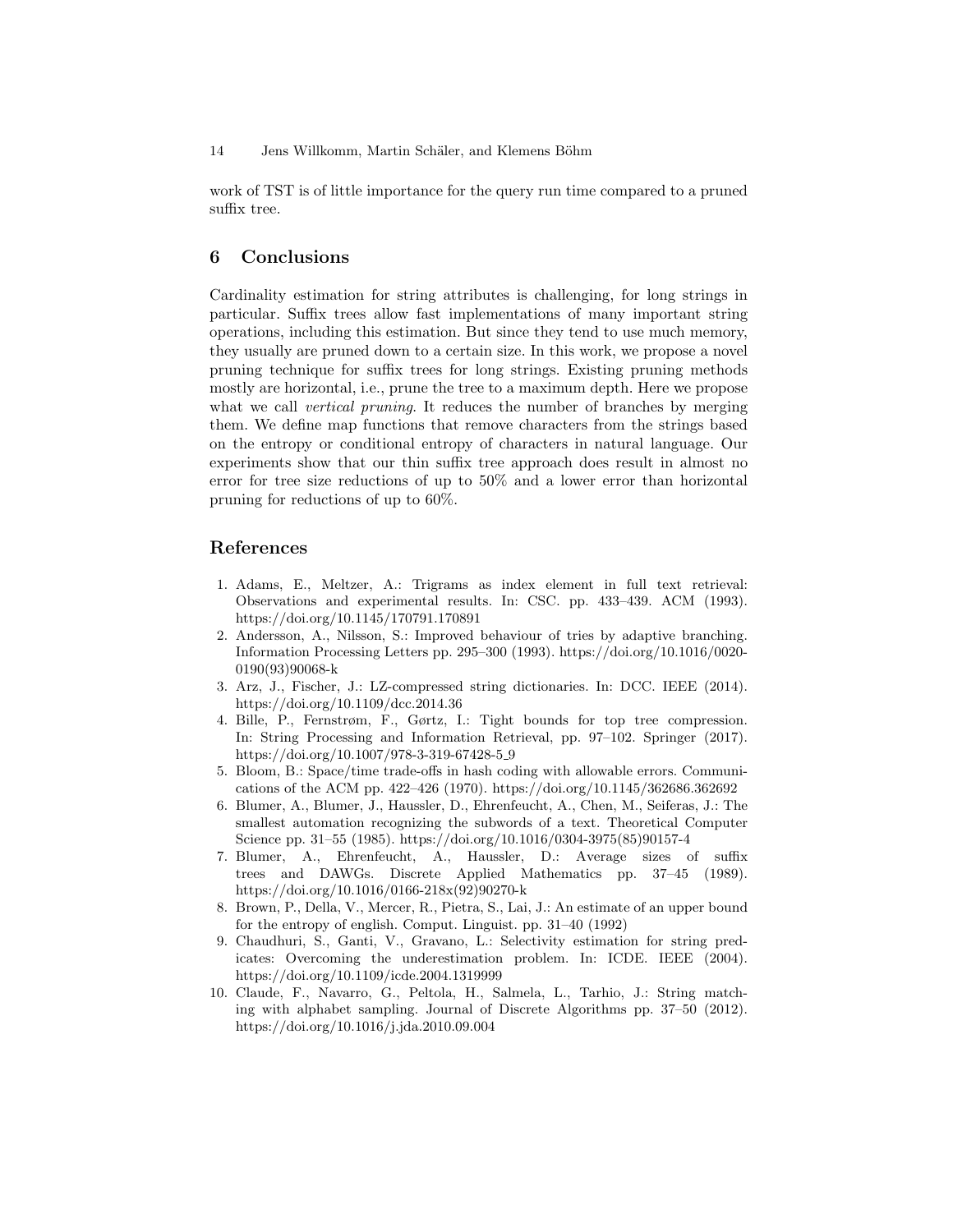Accurate Cardinality Estimation of Co-occurring Words Using Suffix Trees 15

- 11. Cormode, G., Garofalakis, M., Haas, P., Jermaine, C.: Synopses for massive data: Samples, histograms, wavelets, sketches. Foundations and Trends in Databases pp. 1–294 (2011). https://doi.org/10.1561/1900000004
- 12. Dorohonceanu, B., Nevill-Manning, C.: Accelerating protein classification using suffix trees. ISMB pp. 128–133 (2000)
- 13. Ferragina, P., Manzini, G., Mäkinen, V., Navarro, G.: Compressed representations of sequences and full-text indexes. ACM Transactions on Algorithms p. 20 (2007). https://doi.org/10.1145/1240233.1240243
- 14. Ferragina, P., Venturini, R.: The compressed permuterm index. ACM Transactions on Algorithms pp. 1–21 (2010). https://doi.org/10.1145/1868237.1868248
- 15. Gog, S., Moffat, A., Culpepper, S., Turpin, A., Wirth, A.: Large-scale pattern search using reduced-space on-disk suffix arrays. TKDE pp. 1918–1931 (2014). https://doi.org/10.1109/tkde.2013.129
- 16. Grabowski, S., Raniszewski, M.: Sampling the suffix array with minimizers. In: String Processing and Information Retrieval, pp. 287–298. Springer (2015). https://doi.org/10.1007/978-3-319-23826-5 28
- 17. Grossi, R., Ottaviano, G.: Fast compressed tries through path decompositions. Journal of Experimental Algorithmics pp. 11–120 (2015). https://doi.org/10.1145/2656332
- 18. Grossi, R., Vitter, J.: Compressed suffix arrays and suffix trees with applications to text indexing and string matching. SIAM Journal on Computing pp. 378–407 (2005). https://doi.org/10.1137/s0097539702402354
- 19. Hu, T., Tucker, A.: Optimal computer search trees and variable-length alphabetical codes. SIAM Journal on Applied Mathematics pp. 514–532 (1971). https://doi.org/10.1137/0121057
- 20. Huffman, D.: A method for the construction of minimum-redundancy codes. IRE pp. 1098–1101 (1952). https://doi.org/10.1109/jrproc.1952.273898
- 21. Kanda, S., Morita, K., Fuketa, M.: Practical implementation of space-efficient dynamic keyword dictionaries. In: String Processing and Information Retrieval, pp. 221–233. Springer (2017). https://doi.org/10.1007/978-3-319-67428-5 19
- 22. Kirschenhofer, P., Prodinger, H.: Some further results on digital search trees. In: Automata, Languages and Programming, pp. 177–185. Springer (1986). https://doi.org/10.1007/3-540-16761-7 67
- 23. Krishnan, P., Vitter, J., Iyer, B.: Estimating alphanumeric selectivity in the presence of wildcards. ACM SIGMOD Record pp. 282–293 (1996). https://doi.org/10.1145/235968.233341
- 24. Kroeger, P.: Analyzing Grammar: An Introduction. Cambridge University Press (2015)
- 25. Kärkkäinen, J., Ukkonen, E.: Sparse suffix trees. In: Lecture Notes in Computer Science, pp. 219–230. Springer (1996). https://doi.org/10.1007/3-540-61332-3 155
- 26. Larsson, N., Moffat, A.: Off-line dictionary-based compression. IEEE pp. 1722– 1732 (2000). https://doi.org/10.1109/5.892708
- 27. Leis, V., Gubichev, A., Mirchev, A., Boncz, P., Kemper, A., Neumann, T.: How good are query optimizers, really? VLDB Endowment pp. 204–215 (2015). https://doi.org/10.14778/2850583.2850594
- 28. Li, D., Zhang, Q., Liang, X., Guan, J., Xu, Y.: Selectivity estimation for string predicates based on modified pruned count-suffix tree. CJE pp. 76–82 (2015). https://doi.org/10.1049/cje.2015.01.013
- 29. Manning, C., Schütze, H.: Foundations of Statistical Natural Language Processing. MIT Press (1999)